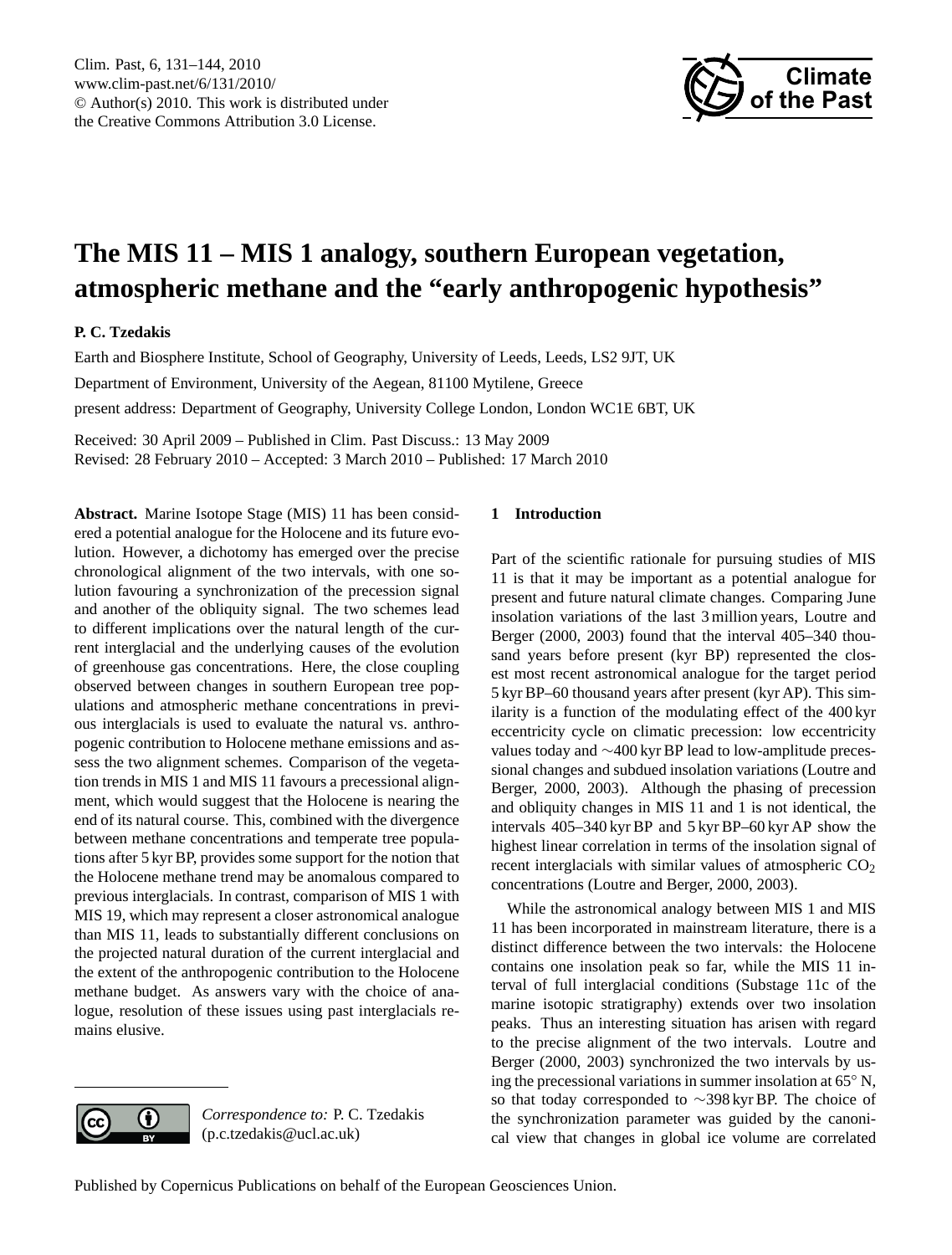

**Fig. 1.** Comparison of two alignment schemes between the past and future 50 kyr (red) and a 100-kyr interval encompassing MIS 11 (black) (after Masson-Delmotte et al., 2006). Left panel shows synchronization of the precession signal and right panel synchronization of the obliquity signal and also of Terminations I and V in the deuterium record of the EPICA Dome C (EDC) ice core, Antarctica. **(a)** precession index, plotted on an inverse vertical axis (Berger and Loutre, 1991); **(b)** obliquity (Berger and Loutre, 1991); **(c)** δ<sup>18</sup>O<sub>benthic</sub> record from the LR04 stack (Lisiecki and Raymo, 2005), plotted on its own timescale; **(d)** Deuterium (δD) composition of ice in EDC ice core (EPICA Community Members, 2004). Ages in parentheses denote thousand years after present (kyr AP). TI and TV denote Terminations I and V, respectively. The EPICA data in this figure are plotted on the EDC2 timescale used in the EPICA Community Members (2004) paper where the alignment was originally made. In other figures, EPICA data are shown on the more recent EDC3 timescale (Jouzel et al., 2007).

with variations in summer insolation received at high northern latitudes (e.g. Crucifix and Berger, 2006). In contrast, the EPICA Community Members (2004) aligned Terminations I and V in the  $\delta D$  record of the Dome C ice core in Antarctica, which instead suggested that today should correspond to ∼407 kyr BP. In essence, this alignment represents a synchronization of the obliquity signal instead of precession, which according to Masson-Delmotte et al. (2006) may be more appropriate, because of the role of obliquity changes in triggering deglaciation especially during intervals of weak precessional variations, as is the case for MIS 11 and 1. The two schemes (Fig. 1) lead to very different conclusions about the length of the current interglacial, in the absence of anthropogenic forcing. With the end of MIS 11 full interglacial conditions and the start of ice accumulation estimated to have occurred at ∼395 kyr BP (de Abreu et al., 2005; Ruddiman 2005a, 2007), the precessional alignment would suggest that the Holocene is nearing its end, while the obliquity alignment would suggest it has another 12 000 years to run its course. The two schemes also have different implications on the underlying causes on the evolution of  $CO<sub>2</sub>$  and  $CH<sub>4</sub>$  concentrations during the Holocene.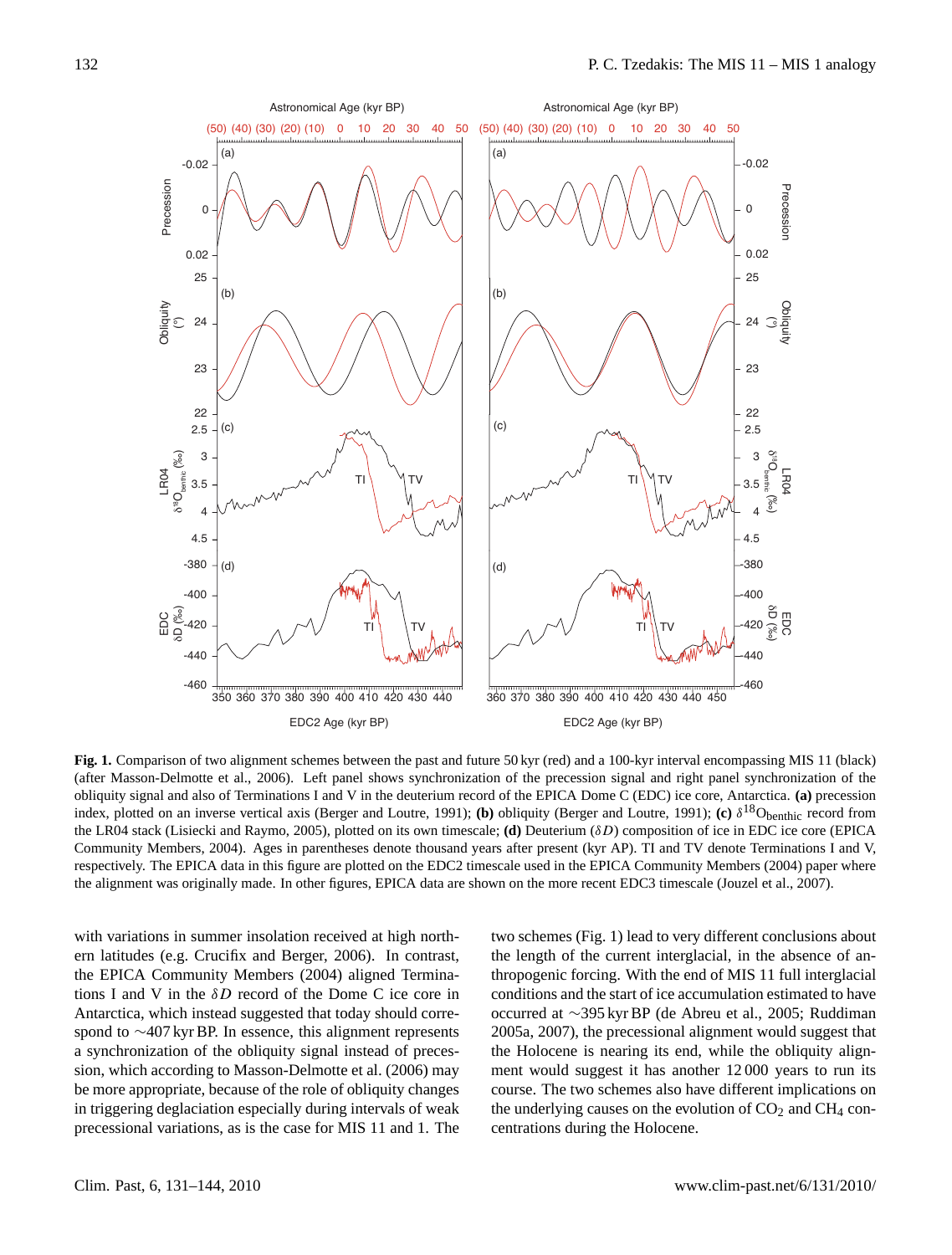More specifically, the concentrations of these gases show early Holocene peaks followed by declines, but the downward trend was reversed after  $8 \,\mathrm{kyr}$  BP and  $5 \,\mathrm{kyr}$  BP for  $\mathrm{CO}_2$ and CH4, respectively. In the "early anthropogenic hypothesis", Ruddiman (2003) proposed that humans began modifying greenhouse gas concentrations thousands of years before the industrial era, with forest clearance and intensification of rice agriculture leading to the increases in atmospheric  $CO<sub>2</sub>$  and CH<sub>4</sub> levels, respectively. By drawing analogies with natural trends in the previous three interglacials, Ruddiman (2003, 2007) estimated that the magnitude of the late Holocene anomalies (the observed increase plus the value that would have been expected from a naturally decreasing trend) prior to the start of the industrial era was ∼35– 40 ppmv for  $CO_2$  and ~230–250 ppbv for CH<sub>4</sub>. The elevated greenhouse gas concentrations countered the natural cooling trend and prevented global climate from slipping into a glacial transition.

The "early anthropogenic hypothesis" has come under substantial criticism, especially regarding the extent to which human activities can account for the Holocene greenhouse gas trends. Using a carbon cycle climate model, Joos et al. (2004) showed that a 40 ppmv increase in  $CO<sub>2</sub>$  levels over the past 8 kyr would require a carbon emission of 700 Gt and a decrease in atmospheric  $\delta^{13}$ C of 0.6‰. They pointed out that this was incompatible with the ice core  $\delta^{13}$ C record, which shows a  $0.25\%$  decrease (Indermühle et al., 1999), and exceeded any possible emissions from deforestation. Historical cumulative carbon losses due to deforestation have been estimated to be 180–200 Gt (de Fries et al., 1999), of which 120 Gt have been attributed to post-1850 land-use changes (Houghton, 1999). This leaves 60–80 Gt for preindustrial carbon losses, which would account for a  $CO<sub>2</sub>$ rise of only 4–6 ppmv. Joos et al. (2004) suggested that a range of mechanisms (changes in ocean chemistry, sea surface temperatures, terrestrial carbon uptake and release and coral reef build-up) contributed to the  $20$  ppmv  $CO<sub>2</sub>$  rise in the Holocene (note that that this does not incorporate an additional 15–20 ppmv calculated by Ruddiman (2003, 2007) as the actual anomaly). Although Ruddiman (2007) argued that the extent of pre-industrial carbon losses due to deforestation had been underestimated and proposed a figure of 120–137 GtC, he concluded that this would again account for only a small fraction (∼9 ppmv) of the total anomaly required. Ruddiman (2007) suggested that most likely source for the remaining 26–31 ppmv was an anomalously warm ocean, but conceded that this remained the largest uncertainty of the "early anthropogenic hypothesis".

With regard to methane, Schmidt et al. (2004) suggested that the mid-to-late Holocene increase in  $CH<sub>4</sub>$  reflected natural emissions from boreal wetlands and river deltas, thus making any large anthropogenic component unnecessary. In response, Ruddiman (2005b, 2007) pointed out that although boreal wetlands were still expanding during the late Holocene (Smith et al., 2004), net emissions declined because of reduced summer temperatures and a trend towards drier bog types (MacDonald et al., 2006). This is supported by recent ice core analyses, which show that the interpolar gradient declined in the late Holocene, indicating low-latitude methane sources (Brook et al., 2008). As for the possible contribution from river deltas, Ruddiman (2007) suggested that this may also reflect anthropogenic influences, with forest clearance leading to erosion and increased sediment loads in rivers, and contributing to an expansion of river delta systems. In addition, a compilation of archaeological sites in rice-growing areas of China, suggests a ten-fold increase in new sites between 6 and 5 kyr BP (Ruddiman et al., 2008). Further refinement of the anthropogenic hypothesis for the Holocene  $CH<sub>4</sub>$  increase, now recognizes that in addition to early rice farming and irrigation, biomass burning, releases from livestock and human waste, and climate feedbacks also contributed to the  $CH<sub>4</sub>$  anomaly (Ruddiman, 2007).

One question that has consistently arisen in this debate is if the Holocene increases in greenhouse gases are natural, then why are they not observed in earlier interglacials (e.g. Ruddiman, 2003, 2007)? Broecker and Stocker (2006) proposed that a likely explanation is the dampening of precessional variations by the small orbital eccentricity during the Holocene compared to the previous three interglacials. Thus, while more extreme changes in precession produced "short" interglacials in the last three climatic cycles, these changes are too weak to lead to glacial inception today. Since the last three interglacials are imperfect orbital analogues, MIS 11 has emerged as a more appropriate testbed for the "early anthropogenic hypothesis".

By extension, this meant that the alignment of MIS 11 and MIS 1 became a central issue in this debate. Ruddiman (2005a, 2007) aligned the two intervals by using the precessional variations, so that today corresponded to ∼398 kyr BP, following Loutre and Berger (2000, 2003), and concluded that in the absence of Holocene anthropogenic interference, ice caps and small ice sheets would have started forming in northern polar regions. In contrast, Broecker and Stocker (2006) aligned the two Terminations (and by extension the obliquity signal), as in EPICA Community Members (2004), and suggested that the early part of MIS 11 was similar to the Holocene. Given that the subdued precessional change at ∼419 kyr BP (Fig. 1) did not lead to glacial inception and  $CO<sub>2</sub>$  levels remained above 270 ppmv for 28 kyr, they proposed that the Holocene will also be a long interglacial and concluded that the rise in greenhouse gases was natural and not anthropogenic.

With regard to the atmospheric methane record, the precessional alignment (Fig. 2, left panel) suggests that the first MIS 11 peak and subsequent decline in CH<sub>4</sub> ( $\sim$ 425– 415 kyr BP), does not have a Holocene equivalent. Instead, it is the second CH<sub>4</sub> peak ( $\sim$ 412–400 kyr BP) that corresponds to the Holocene part, showing an early increase followed by a monotonic decline, which, in turn, implies that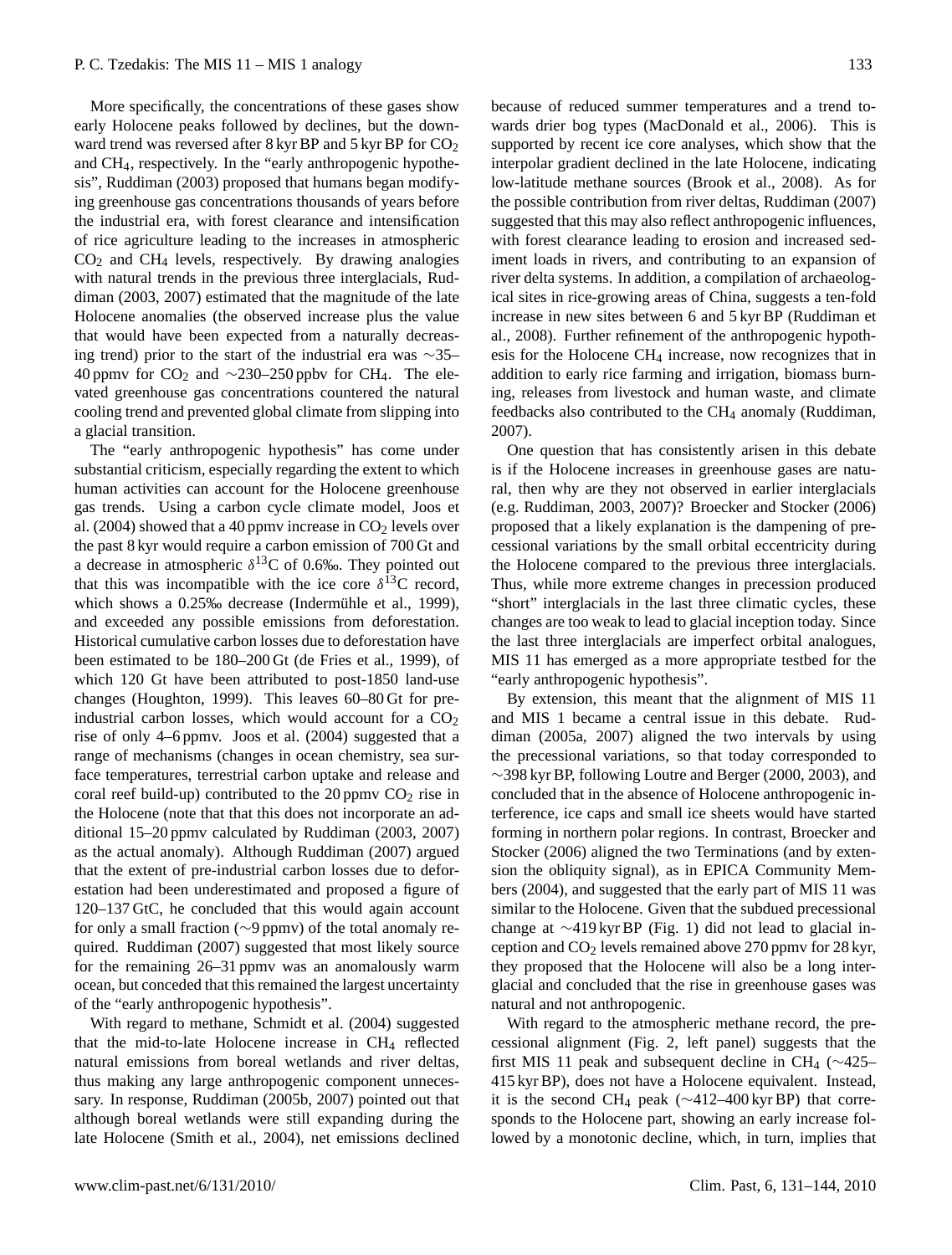

**Fig. 2.** Comparison of two alignment schemes between the past and future 50 kyr (red) and a 100-kyr interval encompassing MIS 11 (black). Left panel shows synchronization of the precession signal and right panel synchronization of Terminations I and V in the EDC  $\delta D$  record, on the EDC3 timescale. Note that the alignment of the two Terminations no longer leads to a synchronization of the obliquity signal. **(a)** precession index, plotted on an inverse vertical axis (Berger and Loutre, 1991); **(b)** obliquity (Berger and Loutre, 1991); **(c)** δD composition of ice in the EDC ice core, Antarctica (Jouzel et al., 2007); **(d)** atmospheric methane (CH4) concentration from the EDC ice core (Loulergue et al., 2008). Ages in parentheses denote thousand years after present (kyr AP).

the Holocene CH<sup>4</sup> evolution did not follow a natural trend. In contrast, the alignment of the two Terminations (Fig. 2, right panel) implies that the early MIS 11 peak is equivalent to the early MIS 1 peak (including the Lateglacial Interstadial and Younger Dryas). Both interglacials then show a downward trend and then an upward trend in  $CH<sub>4</sub>$  concentrations, the analogy suggesting natural causes and leading to a refutation of the "early anthropogenic hypothesis". The problem, however, with such comparisons of  $CH_4$  (and also  $CO_2$ ) trends is that it is difficult to evaluate the different alignment schemes and simultaneously assess whether the Holocene evolution of greenhouse gas concentrations is natural or anthropogenic, in other words, to solve two different problems at the same time.

In view of this limitation, independent tests assume a particular significance. The rationale is that if two periods are analogous, the aligned portions of a record should evolve in a similar way. This would then allow an assessment of the performance of different synchronizations. Alternatively, if synchronization is not an issue, the extent to which Holocene trends appear anomalous compared to those of other interglacials can be evaluated. Antarctic temperatures have already been compared (e.g. Masson-Delmotte et al., 2006), but if according to Ruddiman (2007) anthropogenic greenhouse gas emissions countered the natural Holocene cooling trend, then Antarctic temperatures may not be sufficiently independent to address the issue. Here, I argue that southern European vegetation changes may provide an alternative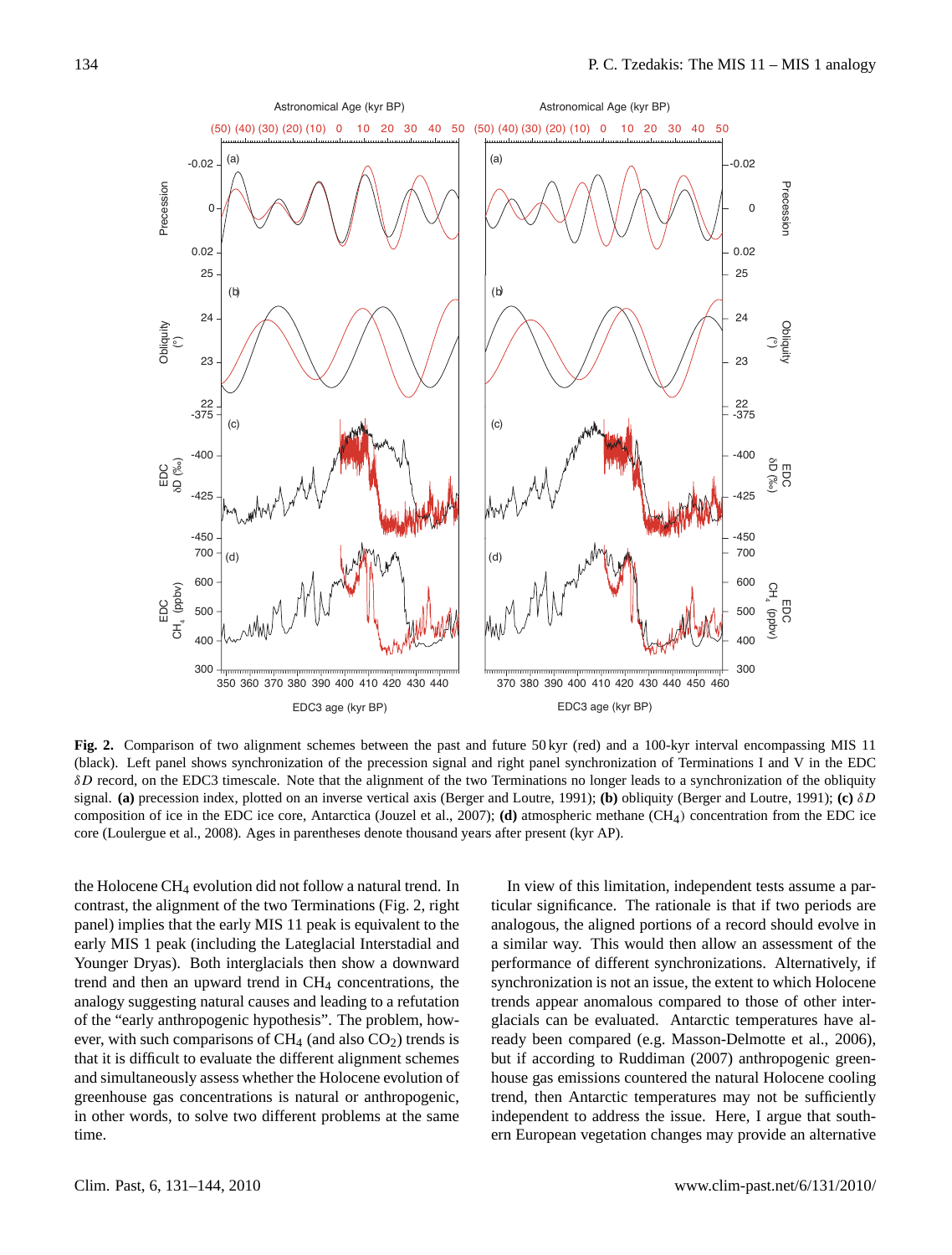approach to evaluate the alignment schemes and offer some insights into the debate over the natural evolution (or otherwise) of Holocene atmospheric methane concentrations.

Before undertaking such comparisons, the choice of the optimal parameters for the synchronization schemes needs to be discussed. It is worth noting that comparison of Figs. 1 and 2 reveals a discrepancy in the Termination/obliquity alignment. As stated earlier, the alignment of Terminations I and V of the EDC  $\delta D$  record by EPICA Community Members (2004), using the EDC2 ice core chronology, corresponded to a synchronization of the obliquity signal (Masson-Delmotte et al., 2006). However, the higherresolution EDC  $\delta D$  record (Jouzel et al., 2007) as well as the atmospheric greenhouse gas records (Lüthi et al., 2008; Loulergue et al., 2008) use the revised EDC3 chronology (Parrenin et al., 2007). In EDC3, the mid-point of the MIS 12/11 transition is ∼4 kyr earlier compared to EDC2 (but age uncertainties in that part of the record are in the order of 4– 6 kyr). This means that an alignment of the two Terminations on the EDC3 timescale (with today corresponding to 411 kyr BP), no longer leads to synchronization of the obliquity signal, and is therefore more difficult to justify in terms of the physical mechanism leading to deglaciation (Crucifix and Berger, 2006). However, extension of the Dome Fuji Antarctic ice core back to 470 kyr BP, using a chronology based on orbital tuning of the  $O_2/N_2$  ratio of trapped air to local insolation (Kawamura et al., 2007), provides an age for Termination V that is closer to EDC2 than to EDC3 (Kawamura et al., 2008). Thus instead of aligning Termination I to Termination V, the obliquity signal may be more appropriate for the synchronization of the two intervals, not only because ice core timescales may evolve compared to astronomical timescales, but also because the choice of proxy may also influence the synchronization. For example, if the benthic  $\delta^{18}$ O record (where Terminations are originally defined) were used to align Terminations I and V, a slightly different solution would emerge (see Fig. 1c and d, right panel). Finally, from a more philosophical point of view it may be argued that since the designation of potential analogues for the Holocene has an astronomical basis, then the alignment of intervals should rely on astronomical parameters associated with specific physical mechanisms leading to ice volume changes. Therefore, here a precessional alignment of MIS 1 and MIS 11 (following Loutre and Berger, 2000, 2003; and Ruddiman, 2005a, 2007) is compared with an obliquity alignment (following Masson-Delmotte et al., 2006).

## **2 Atmospheric methane and southern European vegetation**

A recent comparison of pollen records from marine and terrestrial sequences in southern Europe has revealed a strong coherence between changes in tree populations and atmospheric methane concentrations over the last 800 kyr

(Tzedakis et al., 2009). More specifically, analysis of correlation between methane and tree pollen records from the Portuguese margin and Greece showed strong coherency values in the short eccentricity, obliquity and climatic precession bands, but also at shorter, millennial-scale periodicities, at the 95% significance level. Variations in the continental hydrological balance provide a link for the observed patterns, leading to concomitant changes in southern European vegetation and low-latitude wetland methane production (although additional contributions to the methane budget from extratropical sources are not excluded). The close coupling between low- and mid-latitude hydrological changes is thought to reflect shifts in the mean latitudinal position of the Intertropical Convergence Zone (ITCZ) (Tzedakis et al., 2009). This affects (i) the location and magnitude of the rainy season in the tropics and subtropics, including monsoonal systems; and (ii) the extent to which southern Europe is dominated by subtropical or mid/high-latitude influences. While the amplitude of glacial-interglacial variability exceeds that of intra-interglacial variability, hydrological changes occurring during the course of an interglacial, have a prominent influence on both methane concentrations and southern European vegetation (see Tzedakis et al., 2009 and references therein).

More specifically, during boreal summer insolation maxima at the onset of interglacials, the maximum northward displacement of the ITCZ leads to an amplification of the hydrological cycle in northern low latitudes and an increase in wetland extent and CH<sub>4</sub> emissions. During the course of an interglacial, the northernmost position of the ITCZ gradually shifts south in response to decreasing summer insolation and Northern Hemisphere cooling. This leads to weakened Indian, East Asian and African summer monsoons and a reduction in northern low-latitude wetland extent and atmospheric methane concentrations.

With respect to vegetation, it is important to appreciate that the apparent subdued nature of changes in summary tree pollen curves during the course of an interglacial, conceals important shifts in vegetation composition. The term "interglacial vegetation succession" has been used to describe the sequential expansion of different vegetation communities, with certain species tending to appear early and others later during the course of an interglacial (e.g. Tzedakis, 2007). In southern Portugal, pollen diagrams show a pretemperate (late glacial) phase of open woodland (with juniper, pine, birch, deciduous oak); the onset of the interglacial is characterized by early expansion of mediterranean sclerophylls and deciduous oaks; this is followed by a decrease of mediterranean sclerophylls and an expansion of deciduous trees; the final part of the interglacial is characterized by late successional trees (conifers) and heathland (Ericaceae), and an increase in herbs. These vegetation changes can also be viewed within the context of shifts in the mean latitudinal position of the ITCZ. In the early part of an interglacial, the maximum northward displacement of the ITCZ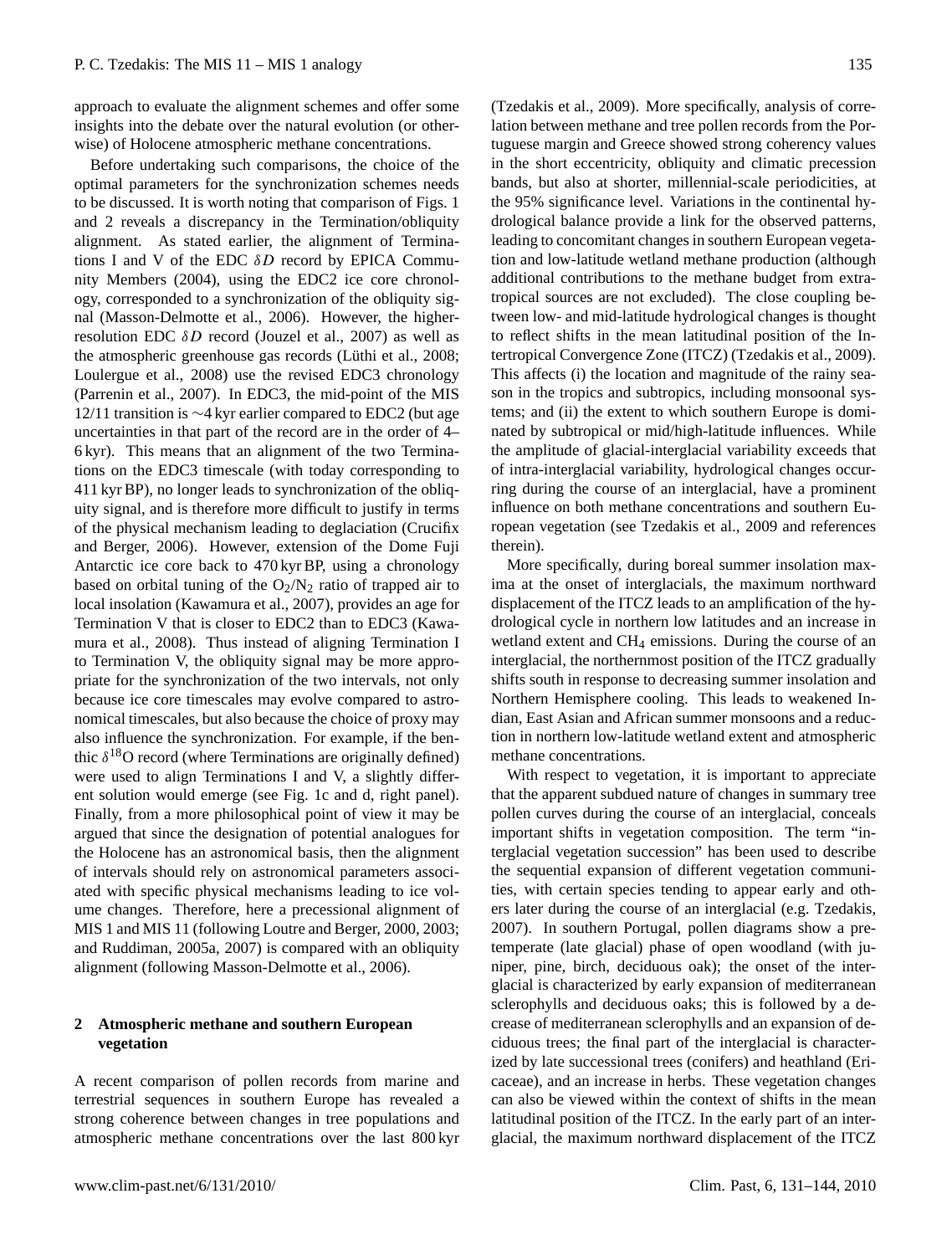

**Fig. 3.** Comparison of Holocene trends with those of the last four interglacials. **(a)** 21 June insolation 65◦ N (Berger and Loutre, 1991); **(b)** heathland (Ericaceae) pollen percentages in Portugal; **(c)** temperate tree (Eurosiberian and mediterranean taxa) pollen percentages in Portugal; **(d)** atmospheric CH<sub>4</sub> concentration from the EDC ice core (Loulergue et al., 2008), plotted on the EDC3 timescale. The pollen records used are from deep-sea cores on the Portuguese margin: MD01-2443 for MIS 7e, 9e, 11c (Tzedakis et al., 2004, 2009; Roucoux et al., 2006); MD95-2042 for MIS 5e (Sanchez Goñi et al., 1999; Shackleton et al., 2002); and SU8118 for the last 20 kyr (Turon et al., 2003) (see text for details of age models). Note that the Ericaceae curves are not intended to show any similarity to the methane record, but are used here to denote that the expansion of heathland is a consistent feature of the later part of the interglacial succession when summer insolation is reduced.

in summer brings southern Europe well under the influence of the zone of subtropical descent, leading to more extreme summer aridity and accentuated seasonality of precipitation compared to present, and to the expansion of mediterranean and sub-mediterranean vegetation communities. In the eastern Mediterranean, summer aridity is enhanced by the effects of an intensified summer Indian monsoon on the Rossby wave circulation. As the northernmost position of the ITCZ gradually shifts south during the course of an interglacial, the seasonal impact of subtropical subsidence in southern Europe is reduced and mid-latitude influences become more dominant. This leads to increased annual moisture availability and reduced temperatures and, in turn, to the expansion of late-successional trees and heathlands.

In contrast to  $CO<sub>2</sub>$ , with its direct effects on photosynthetic rates and water-use efficiency of plants as well as its climatic effects, the direct influence of atmospheric methane on vegetation is limited. Instead, atmospheric methane concentrations and southern European vegetation are linked via shifts in the mean latitudinal position of the ITCZ and their impact on low- and mid-latitude hydrological changes. It is precisely because of the fact that methane is not directly involved in forcing vegetation changes, that a comparison between the two records is sufficiently independent to evaluate the natural vs. anthropogenic origin of the Holocene methane evolution.

#### **3 Pollen records**

Figure 3 shows the temperate (Eurosiberian and mediterranean) tree taxa and Ericaceae (heathland) curves from pollen sequences from deep-sea cores on the SW Portuguese margin, along with the  $65°$  N June insolation and CH<sub>4</sub> records for the last four interglacials and the Holocene. The Portuguese margin, where the combined effects of major river systems and a narrow continental shelf lead to the rapid delivery of terrestrial material, including pollen, to the deepsea environment, has in recent years emerged as a critical area for linking marine and terrestrial records. Aeolian pollen transport is limited by the direction of the prevailing offshore winds and pollen is mainly transported to the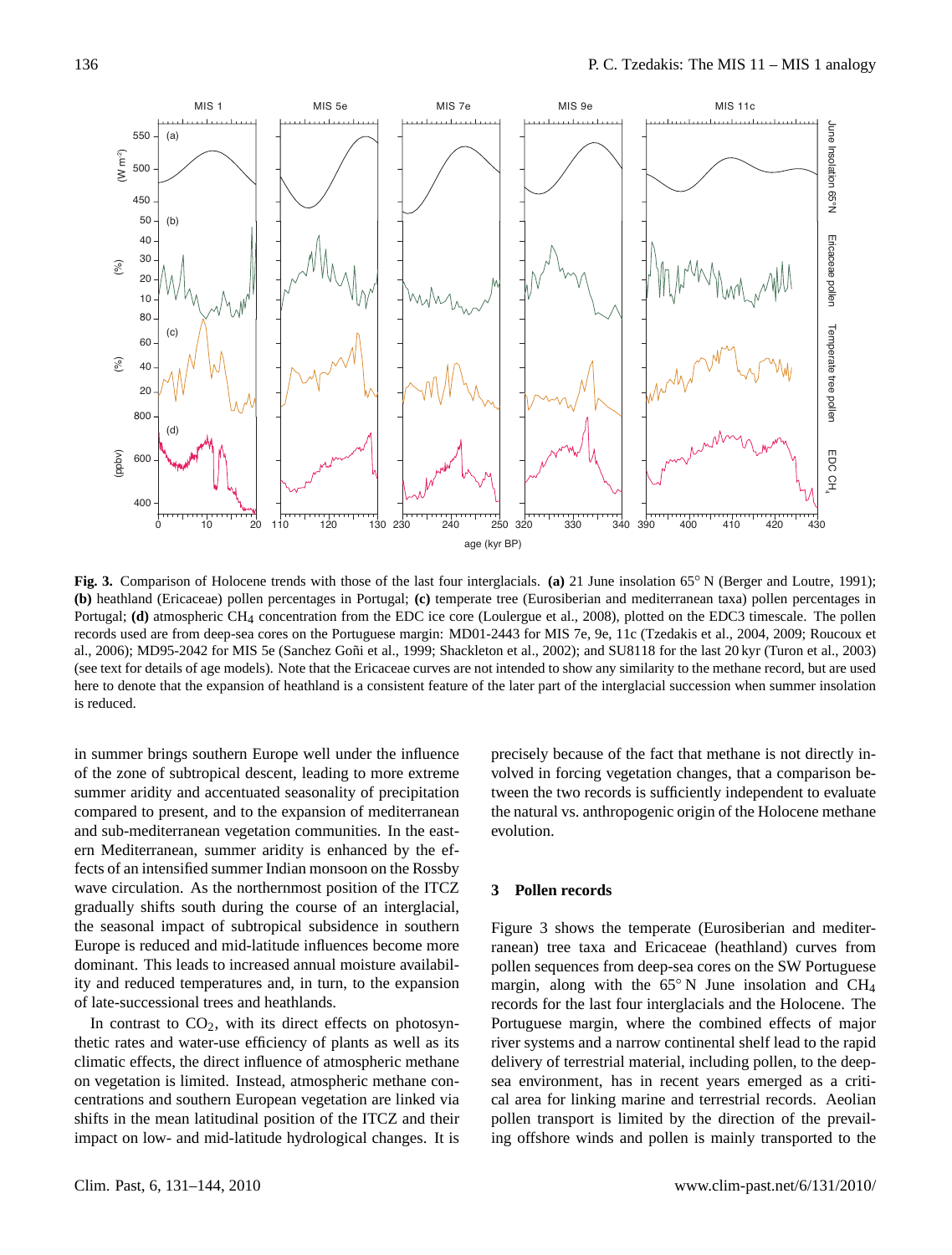abyssal site by the outflow of the Tagus river. Comparison of modern marine and terrestrial samples along western Iberia has shown that the marine pollen assemblages provide an integrated picture of the regional vegetation of the adjacent continent (Naughton et al., 2007). One of the main advantages of this approach is that the combination of pollen and palaeoceanographic proxy analyses from the same sample set allows an in situ assessment of relative leads and lags and the use of the marine timescale for dating land events. The pollen records for MIS 11c, MIS 9e and 7e used here are from deep-sea core MD01-2443 (37°52.85' N,  $10°10.57'$  W; water depth 2925 m) west of Lisbon (Tzedakis et al., 2004, 2009; de Abreu et al., 2005; Roucoux et al., 2006). The age model of MD01-2443 has been developed by aligning its  $\delta^{18}O_{\text{benthic}}$  record to the Antarctic  $\delta D$  ice core record (Tzedakis et al., 2004, 2009), following Shackleton et al. (2000). This provides a detailed chronological control and allows comparisons with records of atmospheric greenhouse gases preserved in ice cores. This is because both the pollen and CH<sup>4</sup> records form independent stratigraphic timeseries with different phase relationships to the  $\delta^{18}O_{\text{benthic}}$ and  $\delta D$  records that are used in the tuning procedure. The pollen record of MIS 5e is from deep-sea core MD95-2042  $(37°48' N, 10°10' W;$  water depth 3146 m) (Sanchez Goñi et al., 1999), near the location of MD01-2443. The sequence is supported by detailed benthic and planktonic  $\delta^{18}O$  stratigraphies and a chronology based on inferred sea-level stillstands correlated with radiometrically-dated marine coral terraces (Shackleton et al., 2002). It is worth noting that a new age model based on correlations with an Italian speleothem record suggests an earlier onset of the Last Interglacial (Drysdale et al., 2009), which would bring the pollen and methane peaks closer together. Finally, the MIS 2/1 record is from the SU8118 marine sequence  $(37°46' N, 10°11' N;$  water depth 3135 m) in the same area, supported by a detailed chronology based on 22 calibrated  $^{14}$ C dates (Bard et al., 2000). The SU8118 pollen record can be compared with the most detailed Lateglacial/Holocene Portuguese pollen sequence from Charco da Candieira (40°20′30″ N, 7°34′35″ W, 1409 m a.s.l.), supported by 26 calibrated  $^{14}$ C dates (van der Knaap and van Leeuwen, 1995, 1997). Charco da Candieira is a small lake of glacial origin located in a valley in the highest central part of the Serra da Estrella mountain range. Annual precipitation at that site is ∼3000 mm and mean temperature of the coldest and warmest months is ∼2.4 ◦C and 17 ◦C, respectively (van der Knaap and van Leeuwen, 1995). The comparison (Fig. 4) suggests that the marine SU8118 pollen sequence provides an accurate representation of the major vegetation trends in temperate trees and Ericaceae as recorded at the land site of Charco da Candieira.

Figure 3 draws attention to the overall similarity between trends in temperate tree populations and atmospheric methane concentrations during MIS 5e, 7e, 9e and 11c. This similarity is further supported by consideration of the succession in vegetation communities during the course of an



**Fig. 4.** Comparison of Lateglacial/Holocene changes in temperate tree (Eurosiberian and mediterranean taxa) (orange) and heathland (Ericaceae) (green) pollen percentages in deep-sea core SU8118 on the SW Portuguese margin (Turon et al., 2003) and at Charco da Candieira in the Serra da Estrella mountain range in Portugal (van der Knaap and van Leeuwen, 1995, 1997), plotted on their respective timescales. Note that the record from Charco da Candieira covers only the last ∼15 kyr.

interglacial, as discussed in the previous section: early expansion of mediterranean sclerophylls and deciduous oaks, followed by expansion of heathland. However, before undertaking comparisons with the current interglacial, the extent to which Holocene vegetation changes reflect natural trends needs to be assessed. Van der Knaap and van Leeuwen (1995), infer human impacts on vegetation at Charco da Candieira through most of the Holocene. Using a profound understanding of local ecology and detailed pollen taxonomy, van der Knaap and van Leeuwen (1995) detect evidence of human activity at lower altitudes as early as ∼9.6 kyr BP and in the mountains and the valley sometime around 8.5–8 kyr BP (dates are in calendar years). Smallscale deforestation and grazing increased after ∼6.5 kyr BP and intensified after ∼5 kyr BP, while large-scale deforestation is inferred to have started after ∼3.4 kyr BP. The largest vegetation disturbance took place in the last millennium, which led to complete deforestation and soil erosion. The vegetation today consists of heavily grazed and burnt heathlands, shrublands and grasslands and also pine plantations (van der Knaap and van Leeuwen, 1995). It would appear, therefore, that Holocene pollen record is heavily overprinted with human impacts on vegetation, which would largely invalidate comparisons with natural vegetation changes of earlier interglacials.

However, the attribution of some of the vegetation changes to human activities may be questioned. For example, the earliest evidence of extra-regional human impact ∼9.6 kyr BP is based on the presence of long-distance pollen of olive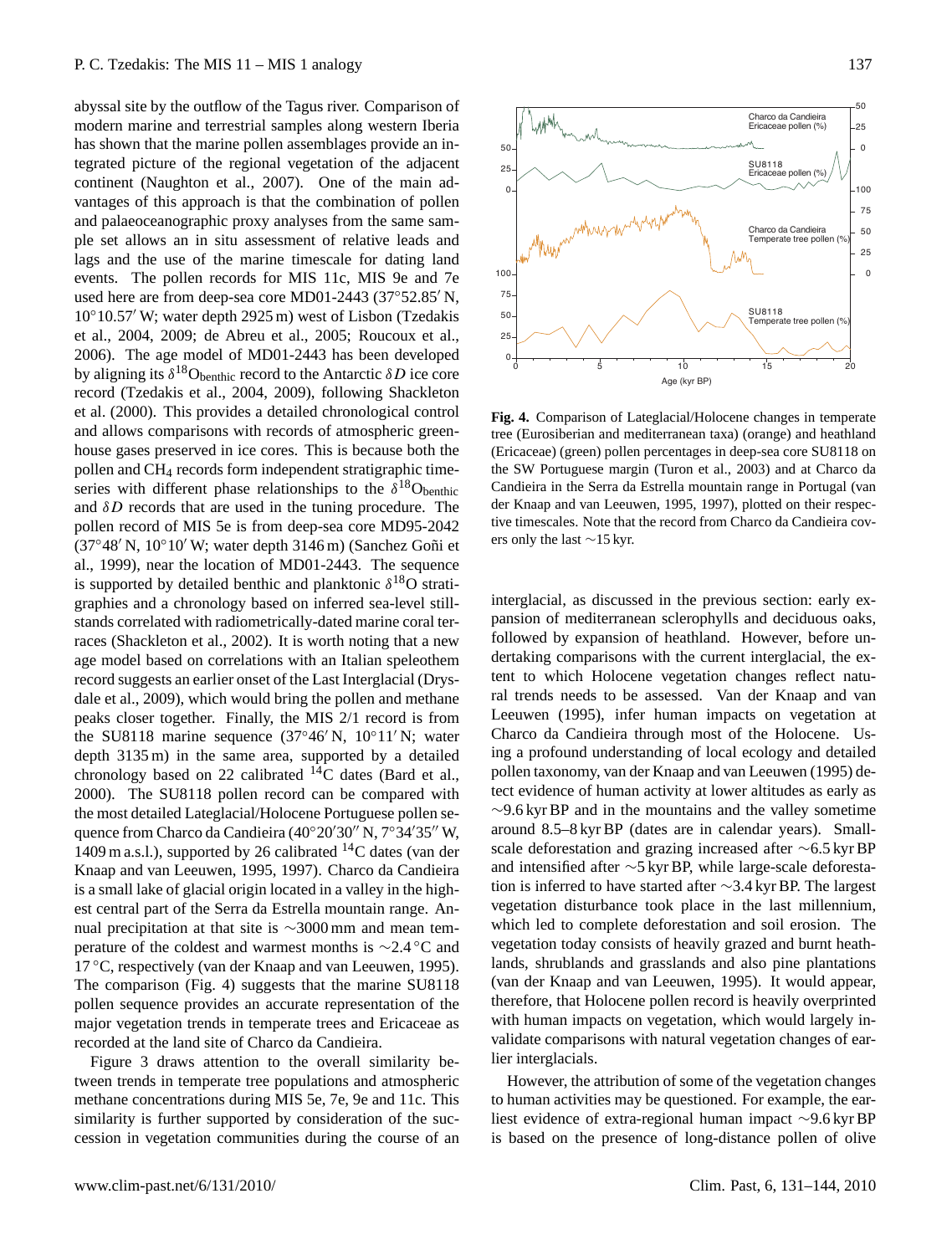trees from lower altitudes, but expansion of mediterranean sclerophylls is a consistent feature of the early parts of all pre-Holocene interglacials in southern Europe (e.g. Magri and Tzedakis, 2000; Tzedakis, 2007). The changes around 8.5–8 kyr BP, characterized by small declines in oak and increases in pine values could alternatively reflect the impact of climatic oscillations that are known to have occurred during this interval (e.g. Rohling and Pälike, 2005). The stepwise decreases in tree populations at 6.5, 5 and 3.4 kyr BP are mainly a function of Ericaceae (heathland) expansion. Examination of the record of earlier interglacials (Fig. 3b) shows that expansion of Ericaceae is a consistent feature of the later part of the interglacial succession in this area. Moreover, recent work in the Portuguese margin (Margari et al., 2007) has revealed a clear precessional pattern with Ericaceae expanding during periods when perihelion occurs in NH winter, under lower temperature and reduced aridity regimes. The comparison with earlier interglacials, suggests that the degree to which anthropogenic practices mask natural vegetation trends during the Holocene, prior to 1 kyr BP, may have been overestimated. This is echoed in a recent statistical analysis of the dating of pollen zone boundaries of 492 sites from Europe (Gajewski et al., 2006). This showed that major vegetation transitions were synchronous across the continent and also synchronous with those identified by a similar analysis in North American pollen diagrams. Moreover, these transitions appeared to be coeval with major environmental changes in North Atlantic marine records and Greenland ice cores. The close correspondence suggests that major vegetation changes in the Holocene were forced by large-scale reorganizations of atmospheric circulation (Gajewski et al., 2006). This does not mean that anthropogenic impacts on vegetation can be discounted, but it may suggest that humans took advantage of these climate changes, especially in the more vulnerable ecosystems where tree populations are nearer their tolerance limits.

#### **4 Vegetation trends and interglacial comparisons**

If we entertain the premise that Holocene pollen changes until 1 kyr BP primarily reflect natural vegetation trends, though they may have been abetted by anthropogenic practices, then the following observations can be made. Examination of the Holocene methane and temperate tree pollen records reveals opposing trends after 5 kyr BP, to an extent that is not observed in the previous four interglacials (Fig. 3). Even if natural vegetation trends are masked by anthropogenic changes, it is difficult to imagine an increase in temperate tree populations when NH summer insolation is declining (e.g. Tzedakis, 2007). Indeed examination of pre-Holocene interglacial vegetation successions, argues against such possibility. Given the strong coherence between trends in tree populations in southern Europe and atmospheric methane concentrations during previous interglacials, the late Holocene divergence is striking. This decoupling may suggest a predominantly extratropical methane source, such as a contribution from boreal wetlands (e.g. Schmidt et al., 2004), but recent work on the interpolar methane gradient indicates a low-latitude origin (Brook et al., 2008). It is possible that the southward ITCZ displacement during the course of the Holocene transported moisture from one hemisphere to the other, leading to an increase in Southern Hemisphere (SH) low-latitude wetland methane sources (Brook et al., 2008; Burns, 2008). However, the question remains why the same pattern is not observed during earlier interglacials. The more accentuated precessional changes in the last three interglacials should have led to more extreme interhemispheric moisture transfers, but a late-interglacial increase in methane concentrations is not observed. This would imply that barring other methane sources, the late Holocene methane trend may be anomalous compared to previous interglacials.

With respect to the alignment of MIS1 and MIS 11, a comparison of the vegetation trends of the two interglacials may provide an independent assessment of the different synchronization schemes. While neither alignment is excellent, the precessional alignment (Fig. 5, left panel) can be argued to give more parallel changes in vegetation between MIS 11 and the elapsed portion of the Holocene. By comparison, the obliquity alignment (Fig. 5, right panel) leads to a greater divergence between the two curves: after the early MIS 11 peak, the pollen record shows a second expansion of tree populations (∼410 kyr BP), while the Holocene record shows a monotonic decline in tree populations. A similar outcome emerges if the records are plotted on the EDC2 timescale (not shown here). This comparison provides support for the precessional alignment of MIS 11 and MIS 1 of Loutre and Berger (2000, 2003) and Ruddiman (2005a, 2007). By extension, it implies that in the absence of anthropogenic forcing, the Holocene should be nearing the end of its natural course.

The choice of a precessional over an obliquity alignment of the two periods more closely reflects the notion that the search for Holocene analogues is underpinned by the modulating effect of the 400-kyr eccentricity cycle on precession. Thus, synchronization schemes are not completely unconstrained, but are governed by the timing of minima in the amplitude of eccentricity variations, which would suggest that an alignment of the eccentricity signal should not be significantly violated. Although it is impossible to match precisely the phases of precession, obliquity and eccentricity from two different periods (e.g. Crucifix and Berger, 2006), the obliquity synchronization leads to a substantial divergence in the alignment of the eccentricity variations between the two periods (Fig. 5a, right panel), so that instead of the minima in eccentricity values at ∼372 kyr BP and 27 kyr AP being matched they are 9 kyr apart. This divergence in the eccentricity signal is further exacerbated by an alignment of the two Terminations (on the EDC3 timescale) (Broecker and Stocker, 2006) or of an alternative synchronization of the intervals preceding the two deglaciations, using the phasing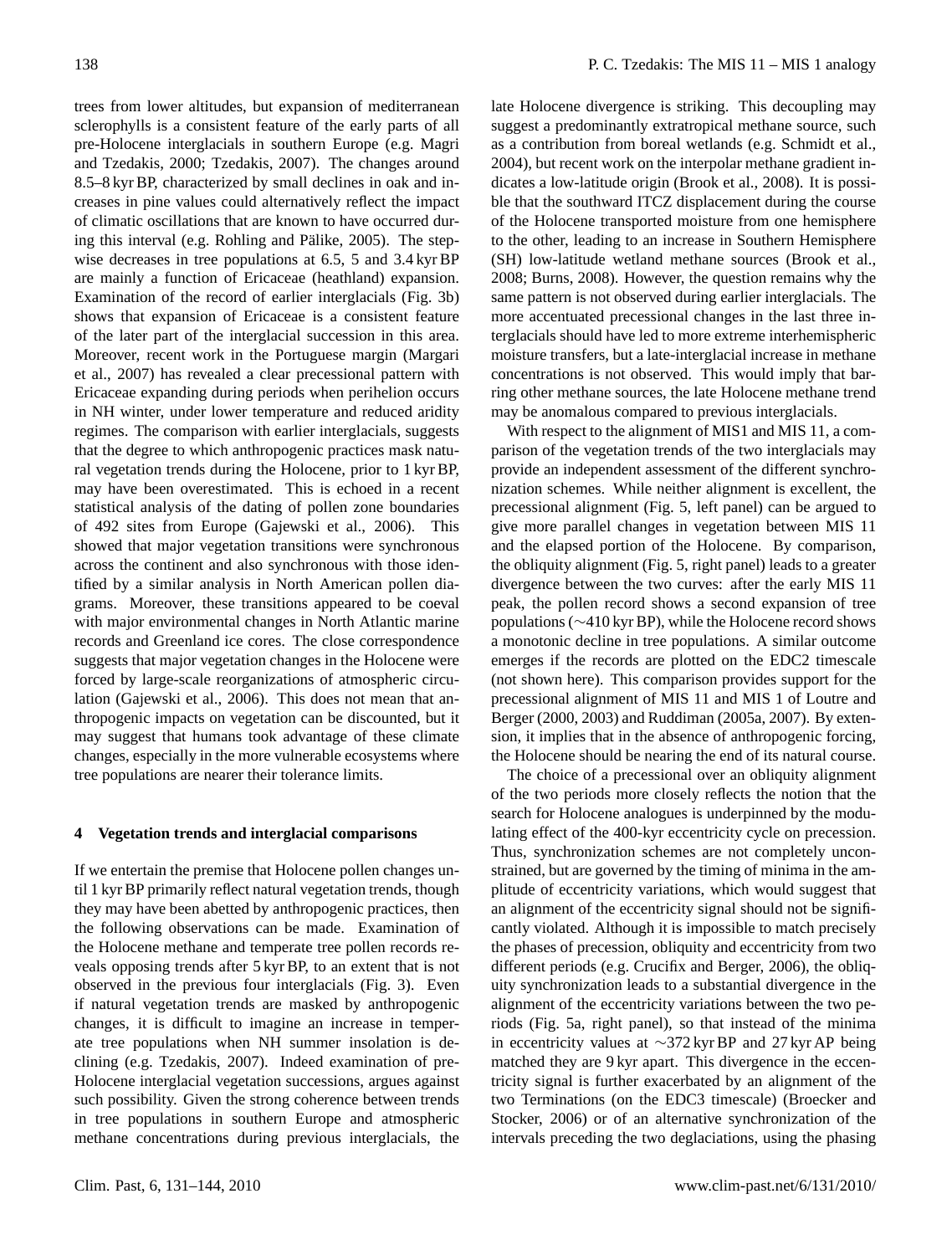

**Fig. 5.** Comparison of two alignment schemes between the past and future 50 kyr (red) and a 100-kyr interval encompassing MIS 11 (black), using pollen records from Portugal. Left panel shows synchronization of the precession signal and right panel synchronization of the obliquity signal. **(a)** eccentricity (Berger and Loutre, 1991); **(b)** precession index, plotted on an inverse vertical axis (Berger and Loutre, 1991); **(c)** obliquity (Berger and Loutre, 1991); (b) δD composition of ice in the EDC ice core, Antarctica (Jouzel et al., 2007), plotted on the EDC3 timescale; (c) atmospheric CH4 concentration from Antarctic EDC ice core (Loulergue et al., 2008), plotted on the EDC3 timescale; **(d)** temperate tree (Eurosiberian and mediterranean taxa) pollen percentages in Portugal. The pollen records used are: MIS 11 (black) from MD01-2443 (Tzedakis et al., 2009); and Lateglacial/Holocene (red) from Charco da Candieira (van der Knaap and van Leeuwen, 1995, 1997) (see text for details of age models). The latter is selected over the pollen record from marine sequence SU8118 (see Fig. 4), because of its higher sampling resolution. Note that temperate tree pollen percentages in the marine sequence are generally lower than those at the terrestrial site. This is because marine records incorporate pollen from a variety of environments, including coastal areas, which leads to an overrepresentation of herbaceous taxa. Ages in parentheses denote thousand years after present (kyr AP).

between southeast Atlantic sea surface temperatures and benthic  $\delta^{18}$ O (Dickson et al., 2009). On the other hand, the precessional solution results in a complete mismatch of Terminations I and V. However, this may reflect the unusually protracted deglaciation in MIS 11 compared to MIS 1 (∼20 kyr vs. ∼10 kyr, Rohling et al., 2010), which in turn may be a function of the differences in the relative phasing of obliquity and precession between the two periods. In this view, the two Terminations are incommensurate and MIS 1 is analogous only to the second part of MIS 11c.

## **5 Alternative analogues and implications**

While the above analysis indicates that the precessional alignment of MIS 1 and MIS 11 may be more appropriate than the obliquity alignment, the difference in the phasing of precession and obliquity underlines the limitations of the MIS 1 – MIS 11 analogy and suggests that alternative candidates ought to be explored.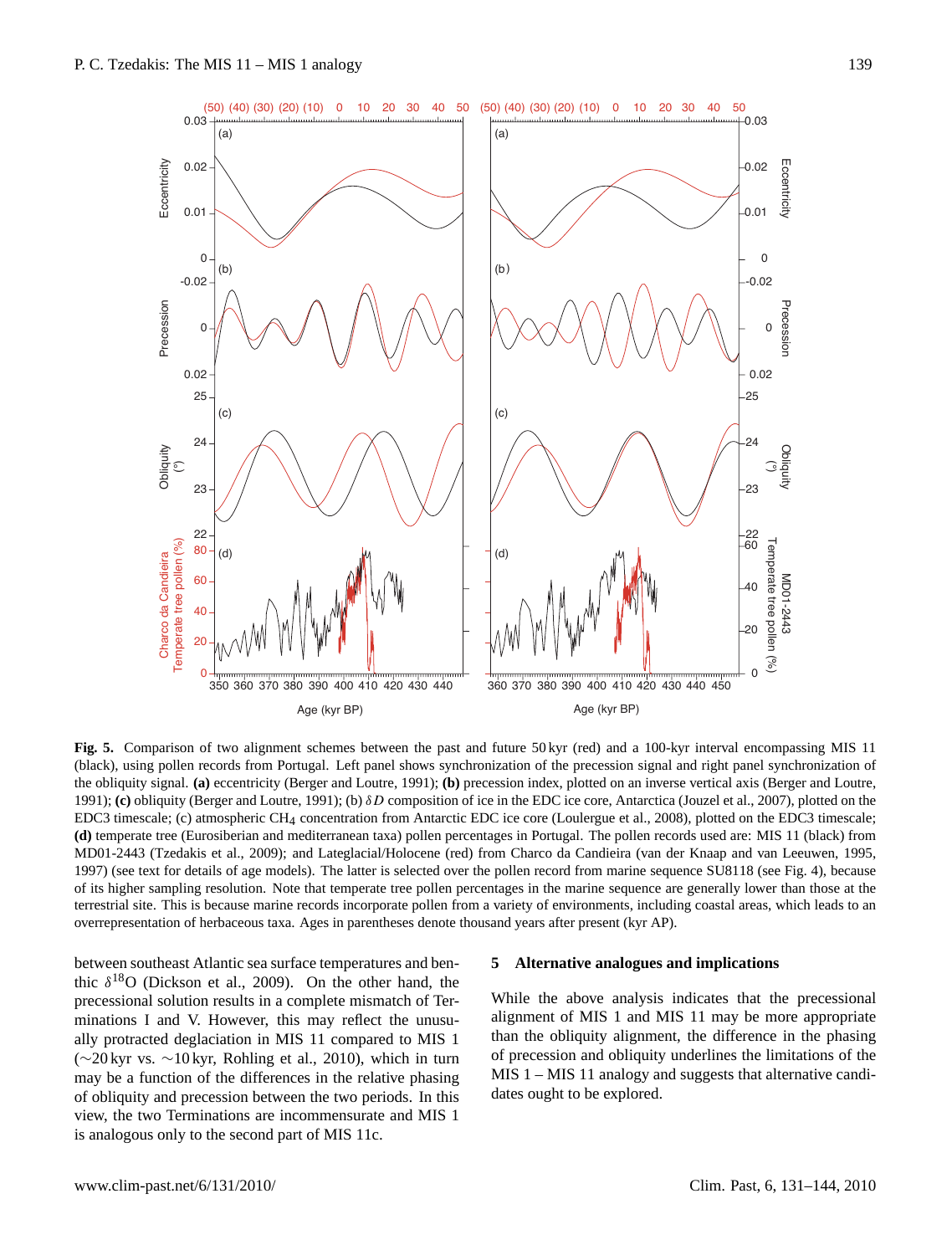

**Fig. 6.** Comparison of astronomical parameters of the past and future 30 kyr (red), a 60-kyr interval encompassing MIS 11 (black) and a 60-kyr interval encompassing MIS 19 (green). **(a)** eccentricity (Berger and Loutre, 1991); **(b)** obliquity (Berger and Loutre, 1991); **(c)** precession parameter, plotted on an inverse vertical axis (Berger and Loutre, 1991); **(d)** 21 June insolation 65◦ N (Berger and Loutre, 1991). Ages in parentheses denote thousand years after present (kyr AP).

Ruddiman (2007) proposed that of the last four interglacials, MIS 9e might be considered the closest analogue to MIS 1 on the basis of the phasing between obliquity and precession and the caloric half-year insolation trends. However, the amplitude of precessional changes during MIS 9e is larger, leading to substantial differences in mid-June insolation at 65◦ N. Moreover, the onset of MIS 9e is characterized by overshoots in  $CO<sub>2</sub>$  and  $CH<sub>4</sub>$  concentrations, which are not observed in MIS 1 (Lüthi et al., 2008; Loulergue et al., 2008).

As dicussed above, a key aspect in the search for orbital analogues for MIS 1 and the future is the subdued amplitude of precessional changes as a result of the effect of the 400-kyr eccentricity cycle. This suggests that closer analogues should occur at times of lowest eccentricity values, representing multiples of 400-kyr intervals. Indeed Loutre and Berger (2000) found a slightly higher correlation of mid-June insolation between MIS 1 and 19 than between MIS 1 and 11. Unlike MIS 11, the phasing between obliquity and precession during MIS 19 is very similar to that observed in MIS 1 (Fig. 6), although the timing of the eccentricity maximum diverges somewhat, and absolute values of obliquity are different because of the amplitude modulation of obliquity



**Fig. 7.** Precessional (and also obliquity) alignment of the past and future 30 kyr (red) and a 60-kyr interval encompassing MIS 19 (black). **(a)** precession index, plotted on an inverse vertical axis (Berger and Loutre, 1991); **(b)** obliquity (Berger and Loutre, 1991); (c)  $\delta^{18}O_{\text{benthic}}$  record from the LR04 stack (Lisiecki and Raymo, 2005), plotted on its own timescale; **(d)**  $\delta D$  composition of ice in the EDC ice core, Antarctica (Jouzel et al., 2007), plotted on the EDC3 timescale; **(e)** atmospheric CH4 concentration from the EDC ice core (Loulergue et al., 2008), plotted on the EDC3 timescale. Ages in parentheses denote thousand years after present (kyr AP).

with a period of 1.3 million years (Berger et al., 1998). More specifically, the obliquity maximum occurs very near the precession minimum, which means that both obliquity and precession alignments result in essentially the same solutions, so that today corresponds to about 777 kyr BP (Figs. 6 and 7).

Examination of the two interglacials reveals that the respective evolution of Antarctic  $\delta D$  and marine benthic  $\delta^{18}O$ records is very similar (Fig. 7c, d). Applying the same criterion used for MIS 11 by Ruddiman (2007), i.e. the point where the  $\delta^{18}$ O increase in benthic foraminifera exceeds deepwater temperature effects of up to 0.56‰, thereby signifying new ice growth, the end of the MIS 19 full interglacial conditions is estimated to have occurred ∼768 kyr BP. The same solution is reached if the mid-point of the transition in the LR04  $\delta^{18}$ O curve is chosen. If the orbital analogy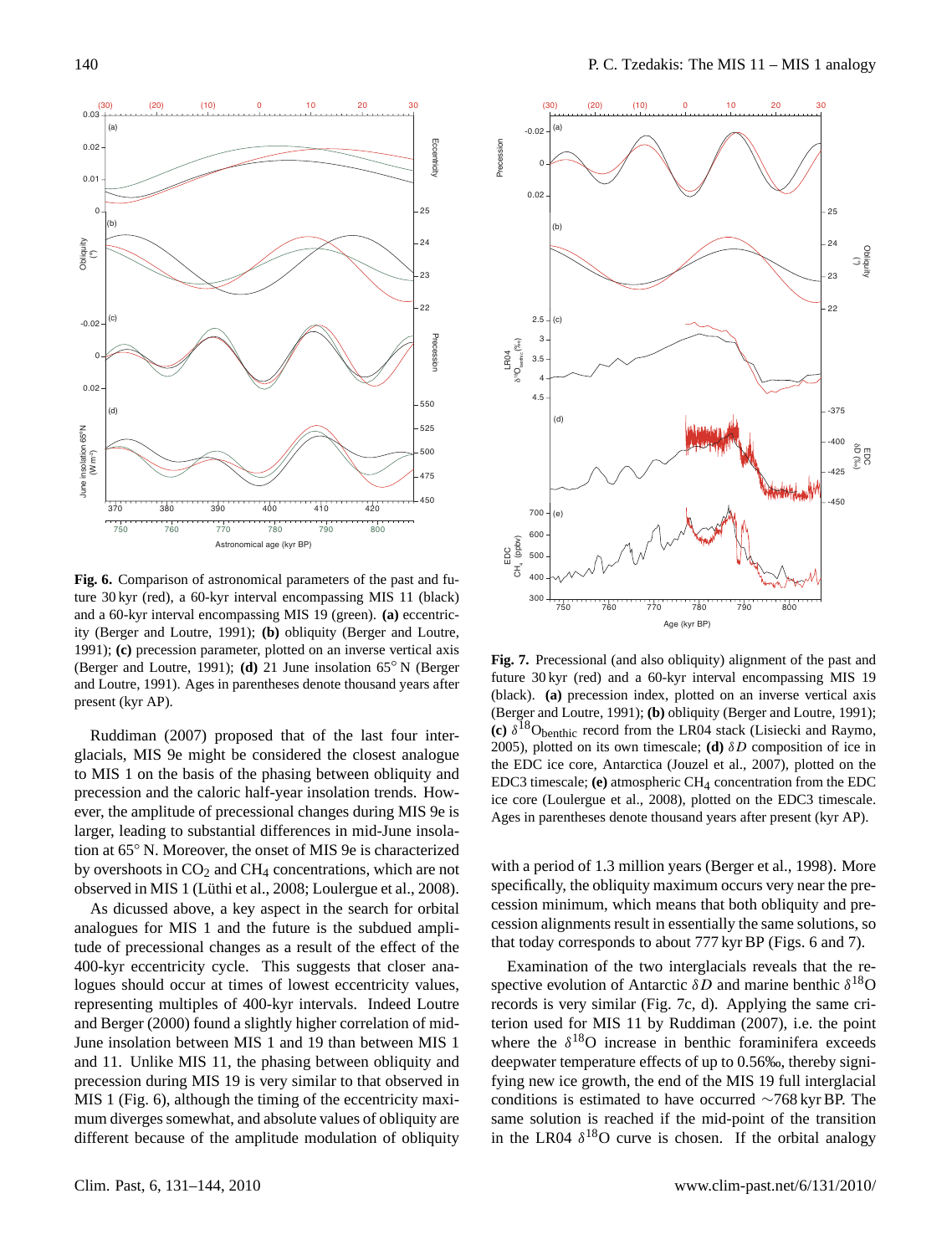is correct, this would suggest that the Holocene has another 9 kyr to run its natural course.

Since the alignment of MIS 1 and MIS 19 is not under dispute, a comparison of the evolution of methane concentrations over the two intervals can, in principle, be used to assess the origin of the Holocene methane record. This shows that the aligned sections of the  $CH_4$  record diverge in places (for example there is no MIS 19 equivalent for the Lateglacial oscillation) (Fig. 7e). Of particular interest, however, is that the downward trend in CH<sub>4</sub> concentrations following the early MIS 19 maximum ∼787 kyr BP, is interrupted by a second CH<sup>4</sup> peak ∼778 kyr BP. This reversal in the MIS 19 downward methane trend is shorter and of lower amplitude (∼1.5 kyr and 80 ppbv) compared to the late Holocene increase up to pre-industrial times (5 kyr and 150 ppbv, respectively) and therefore may be a millennial-scale feature, not related to orbital changes (Ruddiman, 2009). However, apart from methane overshoots at the onset of some interglacials (Loulergue et al., 2008), millennial-scale increases in CH<sup>4</sup> concentrations associated with full-interglacial conditions are normally in the order of 30 ppbv. The 80-ppbv increase ∼778 ka appears to be outside that range, which in turn raises the question on the nature of a millennial event that would lead to such a change during an interglacial. It is also worth noting that both the MIS 1 and 19  $CH<sub>4</sub>$  peaks occur during precession maxima, corresponding to minima (maxima) in summer boreal (austral) insolation. As discussed earlier, these changes in the precessional cycle cause a southerly migration in the mean position of the ITCZ and lead to interhemispheric moisture transfer from NH to SH low latitudes. It is possible, therefore, that the second MIS 19 peak reflects an increase in SH low-latitude wetland methane sources as invoked for the Holocene by Brook et al. (2008) and Burns (2008). As stated before, however, the question remains why similar trends are not observed during other interglacials with higher-amplitude precessional changes? The answer may be that the more accentuated changes in boreal insolation led to an earlier glacial inception and therefore the interhemispheric moisture transfer was overtaken by the onset of colder conditions. In contrast, the dampening of precessional variations by the small orbital eccentricity during MIS 1 and MIS 19 means that the decrease in boreal insolation is too small to lead to glacial inception. If that is the case, then we would also expect a peak in  $CH<sub>4</sub>$  concentrations near the precession maximum ∼399 kyr BP during MIS 11, which in fact is not observed. It is possible that differences in the phasing of the astronomical parameters may account for this divergence, with the obliquity minimum occurring nearer the precession maximum of 398 ka in MIS 11 (Fig. 6), compared to MIS 1 and 19. In addition, results from Dome Fuji, Antarctica (Kawamura et al., 2008) suggest that the EDC3 timescale for MIS 11 may require substantial revision near this interval, and therefore an accurate evaluation of this issue may be premature.



**Fig. 8.** Comparison of vegetation changes at Tenaghi Philippon, NE Greece with palaeoclimatic records of MIS 19. **(a)** 21 June insolation 65◦ N (Berger and Loutre, 1991); **(b)** temperate tree (Eurosiberian and mediterranean taxa) pollen percentages at Tenaghi Philippon, plotted on its own timescale (Tzedakis et al., 2006); **(c)** atmospheric CH4 concentration from the EDC ice core (Loulergue et al., 2008), plotted on the EDC3 timescale.

If the hypothesis of SH low-latitude sources accounting for the second MIS 1 and MIS 19 CH<sup>4</sup> peaks is correct, then we should a priori expect a decoupling between methane concentrations and southern European temperate tree population size. As the mean location of the ITCZ shifts to the Southern Hemisphere, southern Europe would increasingly come under mid-to-high latitude influences, leading to contraction of temperate tree populations and expansion of conifers and herbaceous vegetation. This means that the observed late Holocene divergence between the two records would be consistent with this scenario and therefore cannot be used as support for the "early anthropogenic hypothesis". Extending the argument further, a similar decoupling should also be observed during the second CH<sup>4</sup> peak in MIS 19 around 778 kyr BP. Unfortunately, the Portuguese pollen record does not extend beyond MIS 11. The only southern European record that continuously spans the last 800 kyr (and indeed the last 1.35 million years) is from Tenaghi Philippon, NE Greece (Wijmstra, 1969; Wijmstra and Smit, 1976; van der Wiel and Wijmstra, 1987a, 1987b). While its astronomicallycalibrated timescale (Tzedakis et al., 2006) is not as well constrained as that of the Portuguese margin, comparison of the temperate tree pollen record with atmospheric methane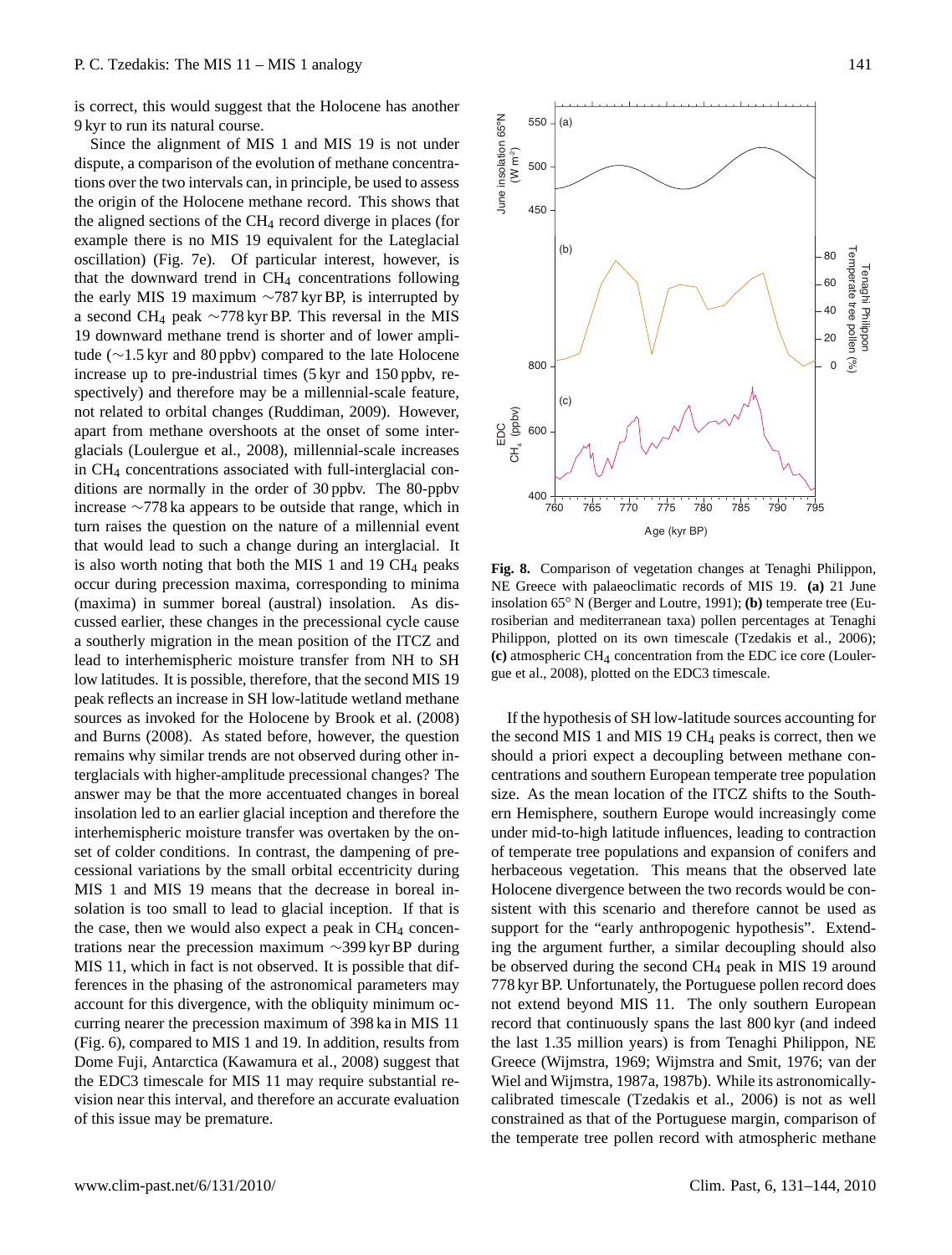concentrations has also revealed a strong coherence over the last 800 kyr (Tzedakis et al., 2009). The chronostratigraphic position of MIS 19 in the Tenaghi Philippon record is supported by the identification of the Matuyama/Brunhes boundary by N. D. Opdyke (in Wijmstra and Groenhart, 1983). Examination of the temperate tree pollen and methane records over this interval (Fig. 8) reveals a good correspondence, with an early peak followed by a decrease and then a second increase centred around 778 kyr BP. The lack of divergence between the two records around 778 kyr BP, would appear to cast doubt on the argument favouring southern low-latitude methane sources and a decoupling of the pollen- $CH<sub>4</sub>$  records in the late Holocene. However, it is important to note that the MIS 19 section of the Tenaghi Philippon record has low sampling resolution and is constrained by only two control points 15-kyr apart. Thus, small variations in sediment accumulation rates could change the observed temporal relation to the methane peak. Resolution of this issue, therefore, will have to await the generation of new detailed pollen records with improved chronological control.

## **6 Conclusions**

Arguably, a comparison of the different synchronization schemes based on southern European vegetation changes is not particularly rigorous, in the sense that what is being assessed is the extent to which the aligned portions of the pollen records show similar trends. However, this can be equally said of comparisons using other proxy records, such as Antarctic  $\delta D$  or benthic  $\delta^{18}O$ . Moreover, southern European interglacial vegetation changes are sufficiently independent of the CH<sup>4</sup> record to undertake such comparisons, but have the advantage of being closely coupled to low latitude methane emissions via shifts in the mean latitudinal position of the ITCZ.

Based on this, the divergence between atmospheric methane concentrations and temperate tree populations in the late Holocene would appear to favour the view of Ruddiman (2003, 2007) that the CH<sub>4</sub> rise after  $5 \,\text{kyr}$  BP reflects anthropogenic emissions. In addition, an assessment of the vegetation trends in MIS 1 and MIS 11 favours a precessional alignment of the two interglacials, which would support the notion that in the absence of anthropogenic interference, the Holocene should be nearing its natural completion.

However, examination of MIS 19 as an alternative (and indeed closer) astronomical analogue for MIS 1 leads to different conclusions. The alignment of the two interglacials suggests that the Holocene has another quarter of an obliquity cycle to run its natural course. Moreover, this comparison reveals similarities in the evolution of  $CH<sub>4</sub>$  concentrations during the late Holocene and equivalent MIS 19 interval, which, provided that the peak at ∼778 kyr BP is not a millennial-scale feature, would argue against a primarily anthropogenic explanation for the Holocene trends. The second MIS 1 and MIS 19 methane peaks appear to occur during maxima in austral summer insolation, which may point to SH low-latitude CH<sub>4</sub> sources as suggested for the Holocene by Brook et al. (2008) and Burns (2008). This would also imply that the late Holocene decoupling between methane concentrations and southern European temperate tree population size is not anomalous. By extension, a similar divergence between CH<sup>4</sup> and pollen records should also occur during MIS 19, but the available records lack the chronological precision to answer this satisfactorily.

On balance, what emerges is that projections on the natural duration of the current interglacial depend on the choice of analogue, while corroboration or refutation of the "early anthropogenic hypothesis" on the basis of comparisons with earlier interglacials remains irritatingly inconclusive.

*Acknowledgements.* I am indebted to members of the INQUA Stage 11 Working Group and Project and especially J. McManus for stimulating discussions over the years. I thank E. Bard, A.-M. Lézine, W. van der Knaap, J. van der Leeuwen, M. F. Sánchez Goñi and J.-L. Turon for providing published data, K. Kawamura, F. Parrenin, and V. Masson-Delmotte for helpful discussions, and L.C. Skinner for comments on the manuscript. The manuscript benefited from comments from W. Ruddiman, three anonymous reviewers and the Editor (E. Wolff). Support from NERC (NER/B/S/2002/00358) and The Leverhulme Trust through a Research Fellowship is gratefully acknowledged.

Edited by: E. Wolff

#### **References**

- Bard, E., Rostek, F., Turon, J.-L., and Gendreau, S.: Hydrological impact of Heinrich Events in the subtropical Northeast Atlantic, Science, 289, 1321–1224, doi:10.1126/science.289.5483.1321, 2000.
- Berger, A. and Loutre, M. F.: Insolation values for the climate of the last 10 million years, Quaternary Sci. Rev., 10, 297–317, 1991.
- Berger, A., Loutre, M. F., and Mélice, J. L.: Instability of the astronomical periods from 1.5 Myr BP to 0.5 Myr AP, Paleoclimates, 2, 239–280, 1998.
- Broecker, W. S. and Stocker, T. L.: The Holocene  $CO<sub>2</sub>$ rise: Anthropogenic or natural?, Eos Trans. AGU, 87(3), 27, doi:10.1029/2006EO030002, 2006.
- Brook, E. J., Mitchell. L., Severinghaus, J., and Harder, S.: Ice core records of the evolution of atmospheric methane in the Holocene, Eos Trans. AGU, Fall. Meet. Suppl., Abstract U33B-02, 89(53), 2008.
- Burns, S. J.: Speleothem records of changes in tropical hydrology during the Holocene. Eos Trans. AGU, Fall. Meet. Suppl., Abstract U33B-03, 89(53), 2008.
- Crucifix, M. and Berger, A.: How long will our interglacial be?, Eos Trans. AGU, 87(35), 355–356, doi:10.1029/2006EO350007, 2006.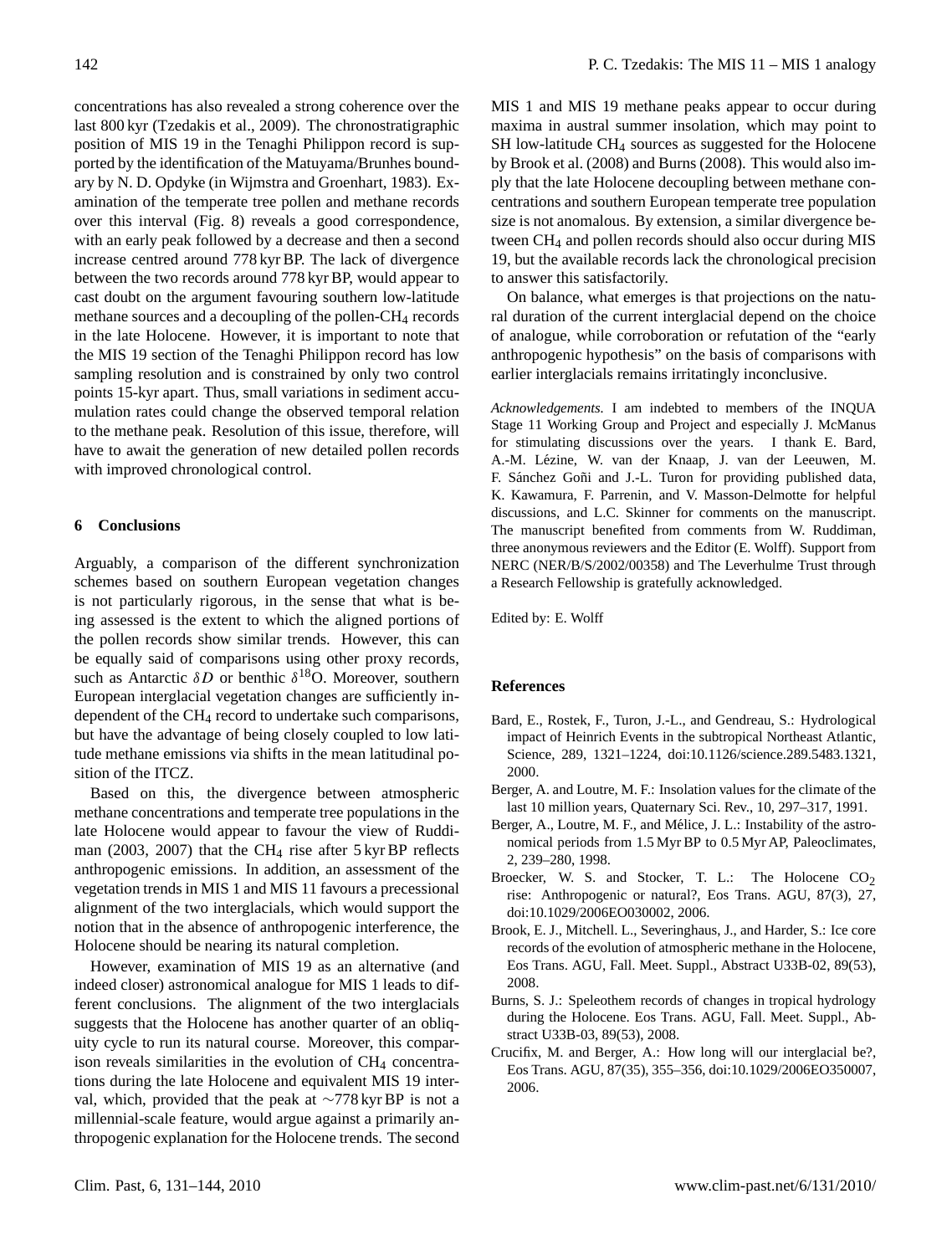- de Abreu, L., Abrantes, F. F., Shackleton, N. J., Tzedakis, P. C., McManus, J. F., Oppo, D. W., and Hall, M. A.: Ocean climate variability in the eastern North Atlantic during interglacial marine isotope stage 11: A partial analogue to the Holocene? Paleoceanography, 20, PA3009, doi:10.1029/2004PA001091, 2005.
- DeFries, R. S., Field, C. B., Fung, I., Collatz, G. J., and Bounana, L.: Combining satellite data and biogeochemical models to estimate global effects of human-induced land cover change on carbon emissions and primary productivity, Global Biogeochem. Cy., 13, 803–815, 1999.
- Dickson, A. J., Beer, C. J., Dempsey, C., Maslin, M. A., Bendle, J. A., McClymont, E. L., and Pancost, R. D.: Oceanic forcing of the Marine isotope Stage 11 interglacial, Nat. Geosci., 2, 428–433, doi:10.1038/NGEO527, 2009.
- Drysdale, R. N., Hellstrom, J. C., Zanchetta, G., Fallick, A. E., Sánchez Goñi, M. F., Couchoud, I., McDonald, J., Maas, R., Lohmann, G., and Isola, I.: Evidence for obliquity forcing of glacial Termination II, Science, 325, 1527–1531, doi:10.1126/science.110371, 2009.
- EPICA community members: Eight glacial cycles from an Antarctic ice core, Nature, 429, 623–628, doi:10.1038/nature02599, 2004.
- Gajewski, K., Viayu, A. E., Sawada, M., Atkinson, D. E., and Fines, P.: Synchronicity in climate and vegetation transitions between Europe and North America during the Holocene, Clim. Change, 78, 341–361, 2006.
- Houghton, R. A.: The annual net flux of carbon to the atmosphere from changes in land use 1850–1990, Tellus, Ser. B, 51, 298– 313, 1999.
- Indermuhle, A., , Stocker, T. F., Joos, F., Fischer H., Smith H. J., ¨ Wahlen, M., Deck, B., Mastroianni, D., Tschumi, J., Blunier, T., Meyer, R., and Stauffer, B.: Holocene carbon-cycle dynamics based on  $CO<sub>2</sub>$  trapped in ice at Taylor Dome, Antarctica, Nature, 398, 121–126, 1999.
- Joos, F., Gerber, S., Prentice, I. C., Otto-Bliesner, B. L., and Valdes, P. J.: Transient simulations of Holocene atmospheric carbon dioxide and terrestrial carbon since the Last Glacial Maximum, Global Biogeochem. Cy., 18, GB2002, doi:10.1029/2003GB002156, 2004.
- Jouzel, J., Masson-Demotte, V., Cattani, O., Dreyfus, G., Falourd, S., Hoffmann, G., Minster, B., Nouet, J., Barnola, J. M., Chappellaz, J., Fischer, H., Gallet, J. C., Johnsen, S., Leuenberger, M., Loulergue, L., Luethis, D., Oerter, H., Parrenin, F., Raisbeck, G., Raynaud., D., Schilt, A., Schwander, J., Selmo, E., Souchez, R., Spahni, R., Stauffer, B., Steffensen, J. P., Stenni, B., Stocker, T. F., Tison, J. L., Werner, M., and Wolff, E. W.: Orbital and millennial Antarctic climate variability over the past 800 000 years, Science, 317, 793–796,doi: 10.1126/science.1141038, 2007.
- Kawamura, K., Parrenin, F., Lisiecki, L., Uemura, R., Vimeux, F., Severinghaus, J. P., Hutterli, M. A., Nakazawa, T., Aoki, S., Jouzel, J., Raymo, M. E., Matsumoto, K., Nakata, H., Motoyama, H., Fujita, S., Goto-Azuma, K., Fujii, Y., and Watanabe, O.: Northern Hemisphere forcing of climatic cycles in Antarctica over the past 360 000 years, Nature, 448, 912–916, doi:10.1038/nature06015, 2007.
- Kawamura, K., Lisiecki, L., Raymo, M. E., Severinghaus, J. P., Matsushima, H., Aoki, S., and Nakazawa, T.: Precession pacing of 100-ky climatic cycles over the last 470 ky, Geophys. Res. Abstracts, 10, EGU2008-A-10602, 2008.
- Lisiecki, L. E. and Raymo, M. E.: A Pliocene-Pleistocene stack of 57 globally distributed benthic  $\delta^{18}$ O records, Paleoceanography, 20, PA1003, doi:10.1029/2004PA001071, 2005.
- Loulergue, L., Schilt, A., Spahni, R., Masson-Delmotte, V., Blunier, T., Lemieux, B., Barnola, J. M., Raynaud, D., Stocker, T. F., and Chappellaz, J.: Orbital and millennial-scale features of atmospheric CH<sub>4</sub> over the past 800 000 years. Nature, 435, 383– 386, doi:10.10138/nature06950, 2008.
- Loutre M. F. and Berger A.: Future climatic changes: are we entering an exceptionally long interglacial?, Clim. Change, 46, 61–90, 2000.
- Loutre M. F. and Berger A.: Marine Isotope Stage 11 as an analogue for the present interglacial, Global Planet. Change, 36, 209–217, 2003.
- Lüthi, D., Le Floch, M., Bereiter, B., Blunier, T., Barnola, J. M., Siegenthaler, U., Raynaud, D., Jouzel, J., Fischer, H., Kawamura, K., and Stocker, T. F.: High-resolution carbon dioxide concentration record 650 000–800 000 years before present, Nature, 453, 379–382, 2008.
- MacDonald, G. M., Beilman, D. W., Kremenetski, V., Sheng, Y., Smith, L. C., and Velichko, A. A.: Rapid early development of circumarctic peatlands and atmospheric CH<sub>4</sub> and CO<sub>2</sub> variations, Science, 314, 285–288, doi:10.1126/science.1121722, 2006.
- Magri, D. and Tzedakis, P. C.: Orbital signatures and long-term vegetation patterns in the Mediterranean, Quatern. Int., 73–74, 69–78, 2000.
- Margari, V., Tzedakis, P. C., Shackleton, N. J., and Vautravers, M.: Vegetation response in SW Iberia to abrupt climate change during MIS 6: direct land-sea comparisons, Quatern. Int., 167–168, 267–268, 2007.
- Masson-Delmotte, V., Dreyfus, G., Braconnot, P., Johnsen, S., Jouzel, J., Kageyama, M., Landais, A., Loutre, M.-F., Nouet, J., Parrenin, F., Raynaud, D., Stenni, B., and Tuenter, E.: Past temperature reconstructions from deep ice cores: relevance for future climate change, Clim. Past, 2, 145–165, 2006, [http://www.clim-past.net/2/145/2006/.](http://www.clim-past.net/2/145/2006/)
- Naughton, F., Sánchez Goñi, M. F., Desprat, S., Turon, J.-L., Duprat, J., Malaizé, B., Joli, C., Cortijo, E., Drago, T., and Freitas, M. C.: Present-day and past (last 25000 years) marine pollen signal off western Iberia, Mar. Micropaleontol., 62, 91– 114, 2007.
- Parrenin, F., Barnola, J.-M., Beer, J., Blunier, T., Castellano, E., Chappellaz, J., Dreyfus, G., Fischer, H., Fujita, S., Jouzel, J., Kawamura, K., Lemieux-Dudon, B., Loulergue, L., Masson-Delmotte, V., Narcisi, B., Petit, J.-R., Raisbeck, G., Raynaud, D., Ruth, U., Schwander, J., Severi, M., Spahni, R., Steffensen, J. P., Svensson, A., Udisti, R., Waelbroeck, C., and Wolff, E.: The EDC3 chronology for the EPICA Dome C ice core, Clim. Past, 3, 485–497, 2007,

[http://www.clim-past.net/3/485/2007/.](http://www.clim-past.net/3/485/2007/)

- Rohling, E. J. and Pälike, H.: Centennial-scale climate cooling with a sudden cold event around 8200 years ago, Nature, 434, 975– 979, 2005.
- Rohling, E. J., Braun, K., Grant, K., Kucera, M., Roberts, A. P., Siddall, M., and Trommer, G.: Comparison between Holocene and Marine Isotope Stage-11 sea-level histories, Earth Planet. Sci. Lett., 291, 97–105, 2010.